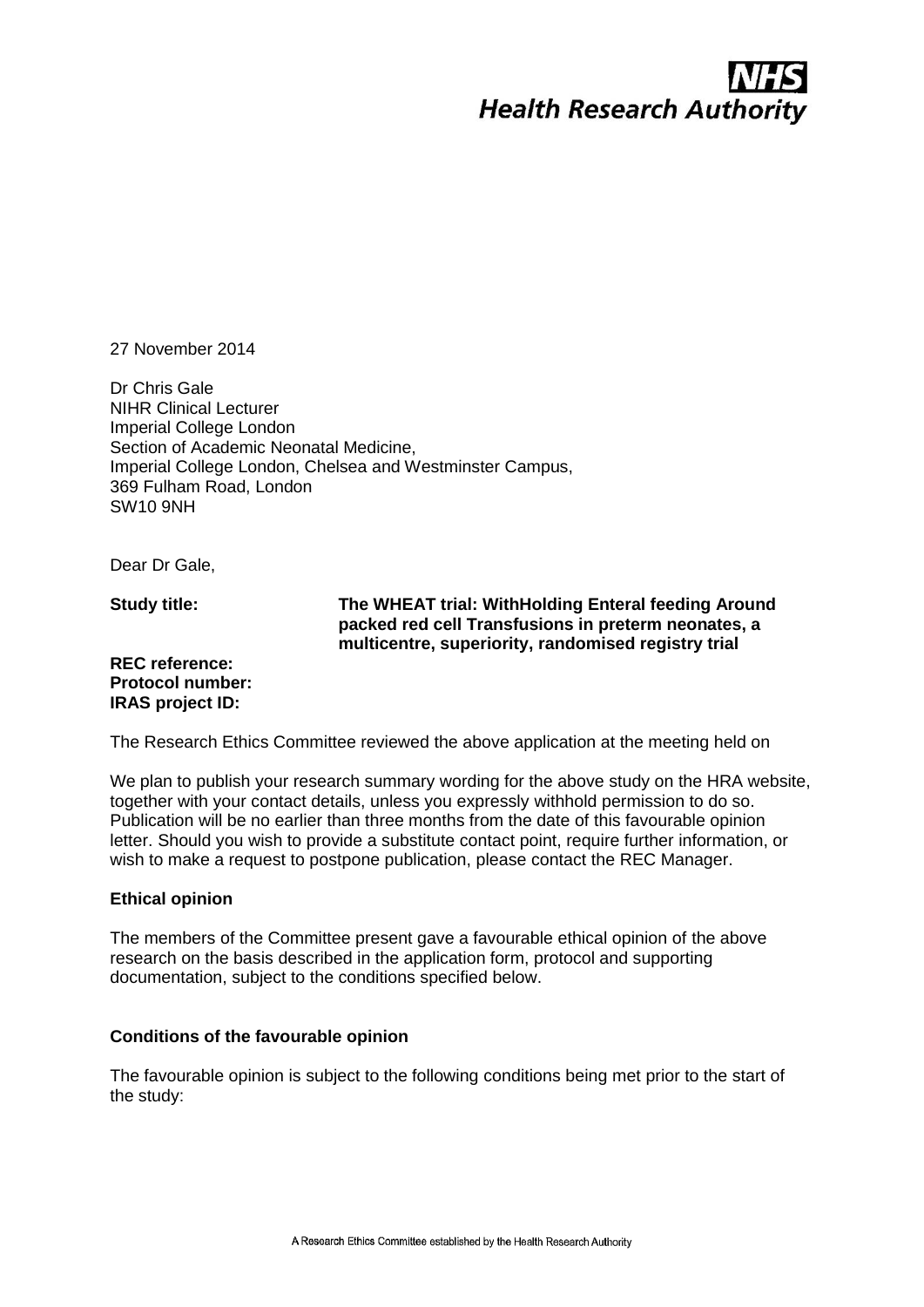# Application

1. Please amend the IRAS form (A 61) and study protocol, if necessary, to refer to greater, or less than, or equal to, the  $10<sup>th</sup>$  centile, in order to include this group in the study analysis.

# PIS

- 2. In the section 'Are there any benefits for my baby' please delete the third sentence starting 'This non-evidence based approach …'
- 3. Please amend the section 'Are there any risks for my baby' to state 'There are minimal risks for your baby from taking part equivalent to those in the use of a standard care approach'.
- 4. Please amend the section 'Why has my baby been chosen' to begin 'Your baby has been chosen because …'
- 5. Please amend the section 'Who has reviewed WHEAT' to state '… and the Berkshire Research Ethics Committee …'. Please then delete the last sentence of this section.
- $6.$ '

**You should notify the REC in writing once all conditions have been met (except for site approvals from host organisations) and provide copies of any revised documentation with updated version numbers. The REC will acknowledge receipt and provide a final list of the approved documentation for the study, which can be made available to host organisations to facilitate their permission for the study. Failure to provide the final versions to the REC may cause delay in obtaining permissions.** 

Management permission or approval must be obtained from each host organisation prior to the start of the study at the site concerned.

*Management permission ("R&D approval") should be sought from all NHS organisations involved in the study in accordance with NHS research governance arrangements.* 

*Guidance on applying for NHS permission for research is available in the Integrated Research Application System or at [http://www.rdforum.nhs.uk.](http://www.rdforum.nhs.uk/)* 

*Where a NHS organisation's role in the study is limited to identifying and referring potential participants to research sites ("participant identification centre"), guidance should be sought from the R&D office on the information it requires to give permission for this activity.* 

*For non-NHS sites, site management permission should be obtained in accordance with the procedures of the relevant host organisation.* 

*Sponsors are not required to notify the Committee of approvals from host organisations.* 

#### Registration of Clinical Trials

All clinical trials (defined as the first four categories on question 2 of the IRAS filter page) must be registered on a publically accessible database within 6 weeks of recruitment of the first participant (for medical device studies, within the timeline determined by the current registration and publication trees).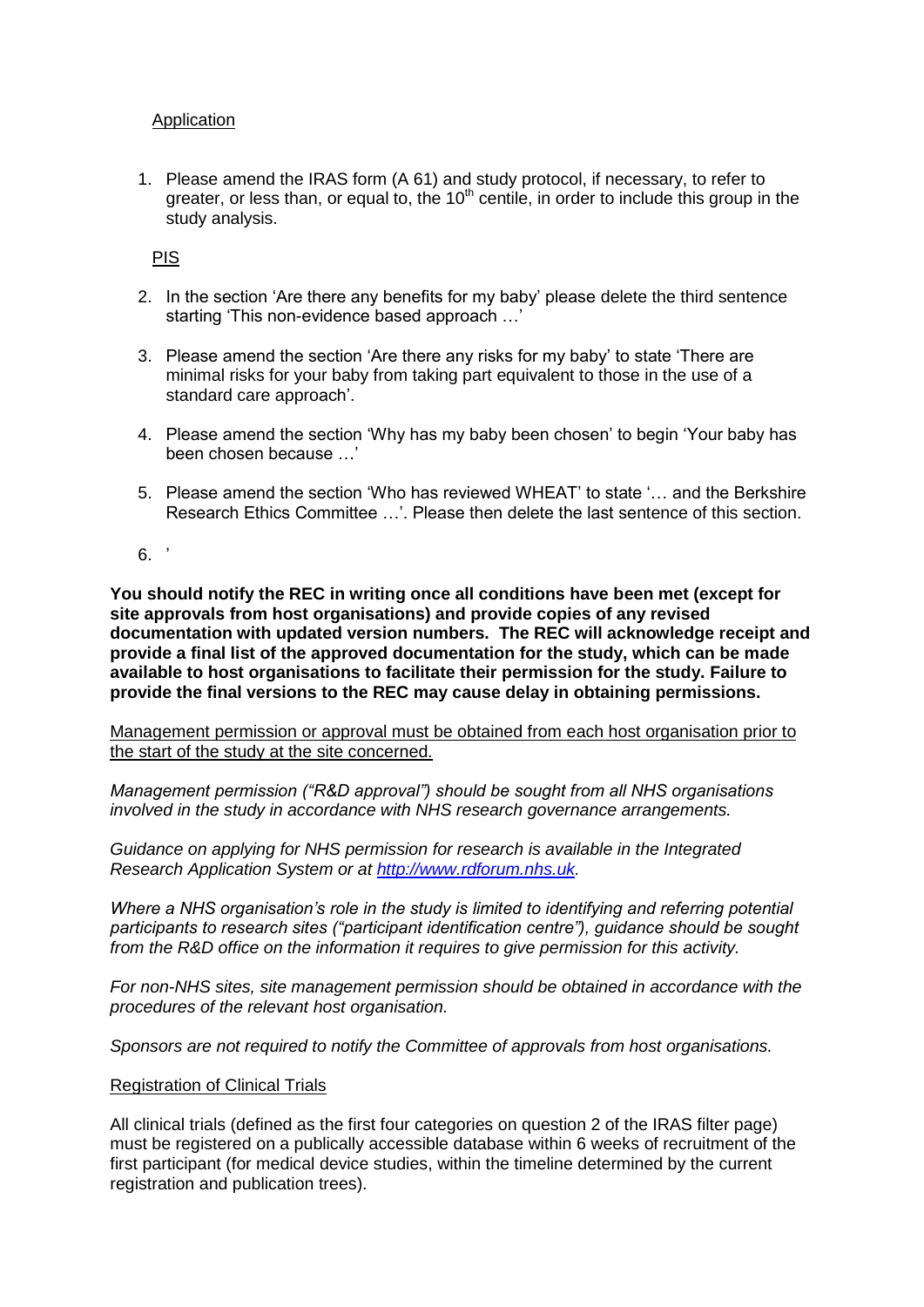There is no requirement to separately notify the REC but you should do so at the earliest opportunity e.g. when submitting an amendment. We will audit the registration details as part of the annual progress reporting process.

To ensure transparency in research, we strongly recommend that all research is registered but for non-clinical trials this is not currently mandatory.

If a sponsor wishes to contest the need for registration they should contact , the HRA does not, however, expect exceptions to be made. Guidance on where to register is provided within IRAS.

### **It is the responsibility of the sponsor to ensure that all the conditions are complied with before the start of the study or its initiation at a particular site (as applicable).**

#### **Ethical review of research sites**

#### *NHS Sites*

The favourable opinion applies to all NHS sites taking part in the study taking part in the study, subject to management permission being obtained from the NHS/HSC R&D office prior to the start of the study (see "Conditions of the favourable opinion" below).

#### *Non NHS sites*

The Committee has not yet completed any site-specific assessment(s) (SSA) for the non-NHS research site(s) taking part in this study. The favourable opinion does not therefore apply to any non-NHS site at present. I will write to you again as soon as an SSA application(s) has been reviewed. In the meantime no study procedures should be initiated at non-NHS sites.

#### *Summary of discussion at the meeting*

#### **Social or scientific value; scientific design and conduct of the study**

- The Committee considered whether it would be more appropriate to conduct a cluster randomisation design, rather than a patient randomisation trial considering the potential difficulties of using both practices within the same centre, particularly given that the applicants do not propose to take individual, opt in, consent. However the Committee noted that a cluster methodology would give rise to statistical weakness. Moreover, noting that both practices are currently used within the same centres the Committee concluded that its initial concerns about the trial design and management had been addressed.
- The Committee noted that, at IRAS A61 you discuss greater than, *and* less than, the  $10<sup>th</sup>$  centile. The Committee noted that you should amend one of these to be greater, or less than, or equal to, so as to include the  $10<sup>th</sup>$  centile in the study analysis.
- The Committee questioned whether the study was truly in equipoise noting that some two thirds of units currently feed babies. The Committee questioned this predominance of one practice over another; it expected a 50/50 distribution to reflect true equipoise. After further discussion it concluded that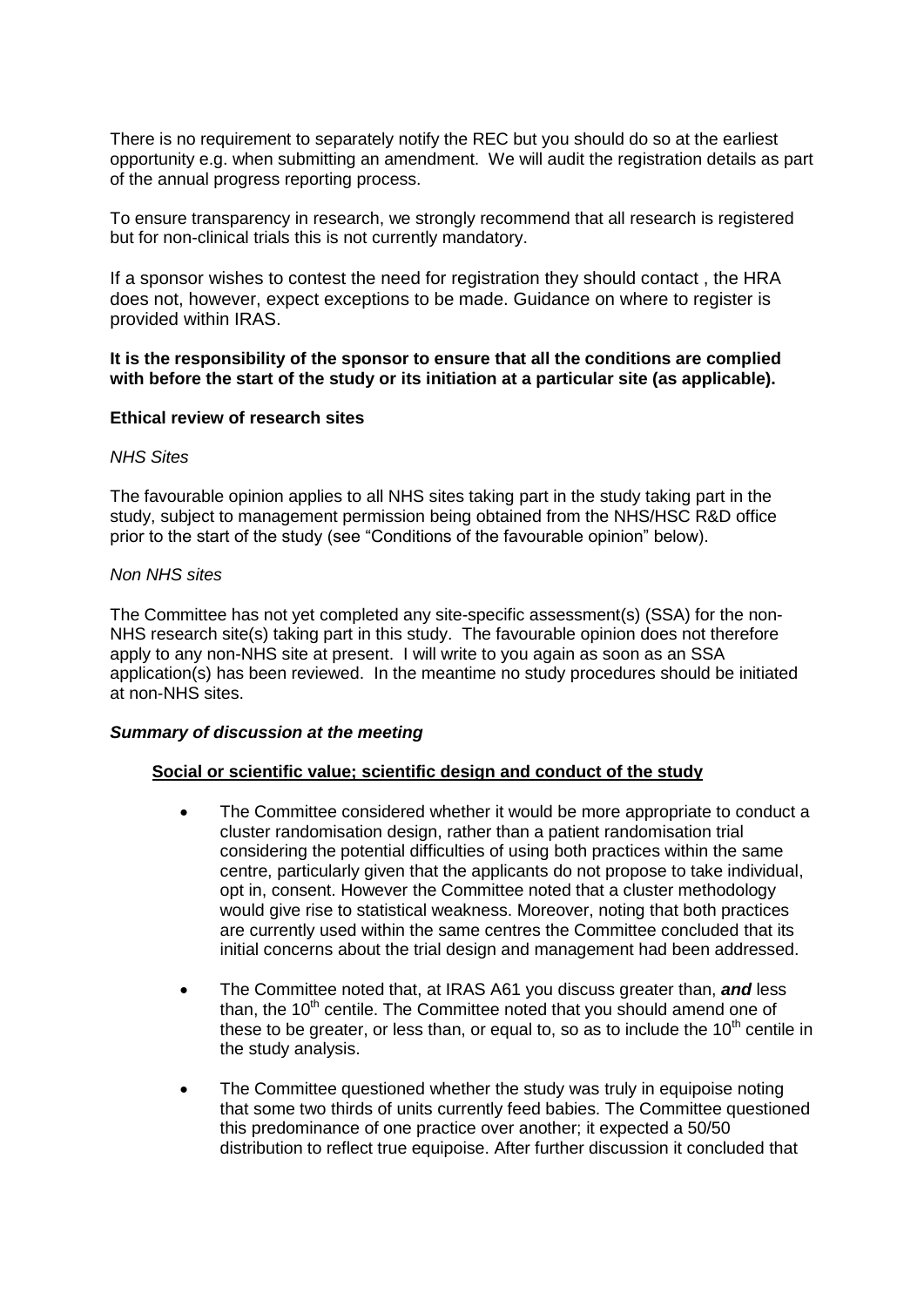neither practice had an evidence base so there was no need to doubt equipoise.

- The Committee noted that your answer to IRAS A20 could be considered to be inaccurate as at least some babies would not be receiving standard care (albeit lacking an evidence base) as a result of randomisation. The Committee concluded that this inaccuracy raised no ethical issues that had not been considered in the overall design of the trial.
- The Committee questioned whether the feed used in the study would be standardised. Whilst it concluded that, it would be mixed to meet the needs of the individual baby, it observed that it would nevertheless follow a standard formulation.
- The Committee questioned why you did not exclude those individuals participating in other research trials, particularly drug trials, the activity of which may influence the results of this study. Considering the number of existing potentially confounding factors the Committee considered it would be best to exclude any individual participating in another study. After further discussion and following the advice of expert members, the Committee concluded that exclusion of all participants in other trials would result in a bias given the preponderance of research in neonatal units.

# **Recruitment arrangements and access to health information, and fair participant selection**

 The Committee recognised the unusual strategy – linked to NNRD and involving 'opt out' consent, but had no ethical concerns in this area regarding the proposed study.

# **Favourable risk benefit ratio; anticipated benefit/risks for research participants (present and future)**

 The Committee was initially concerned about your proposal to withhold feeding from babies for up to 12 hours. It was concerned that the babies would become hungry, and therefore distressed, due to this. The Committee balanced its concerns by noting that initial treatment for Necrotising Enderocolitis (NEC) is withdrawal of feeding for up to 12 hours. The Committee's concerns were further assuaged by the advice of two expert members both of whom were clear that enteral, as opposed to intravenous, feeding was rare in neonatal units notwithstanding the burdens of this particular trial. The Committee considered the possibility of collecting data to measure babies' stress (resulting from hunger) levels as a secondary outcome measure. The Committee considered this to be particularly important as if the study shows only a small benefit of one practice over another it may be necessary to conclude that a small reduction in the incidence of NEC might not be acceptable if balanced against increased stress levels in babies. The Committee resolved to take no further action on the advice of the expert member who noted that hunger was an 'unknown' in the neonatal unit and could not be distinguished from other stressors.

#### **Informed consent process and the adequacy and completeness of participant information**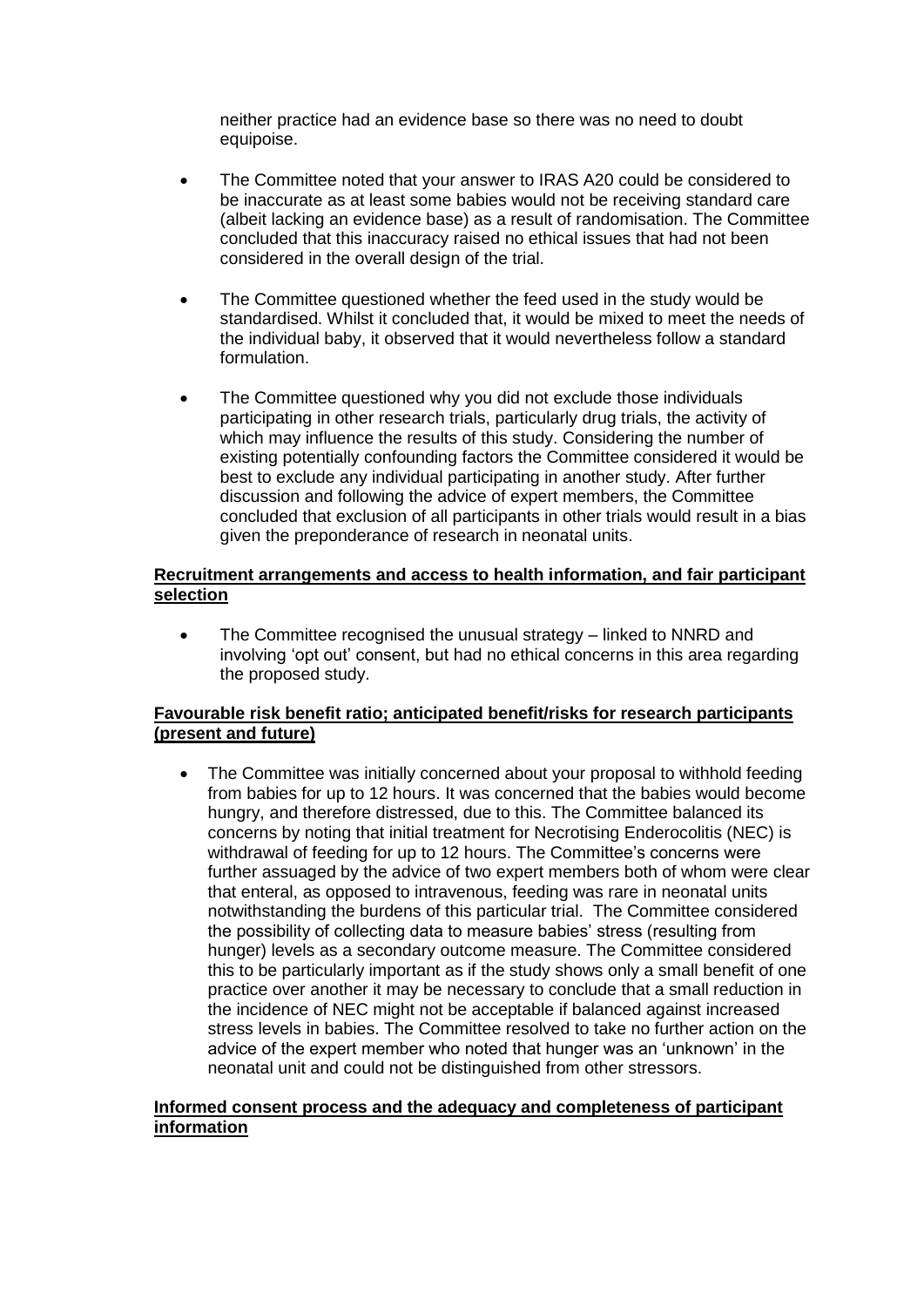- The Committee's main attention was devoted to the issue of 'opt out' consent and, after considerable debate, it agreed that it was both defensible and preferable to more typical approaches; the Committee commended the strategy. It concurred with you that, considering the number of participants to be recruited, the sensitivity of parents situation and the fact that both practices are currently used in routine care, with limited evidence base, 'opt out' consent was appropriate.
- The Committee questioned why you needed to undertake the study and why you could not simply conduct a review of retrospective data. It noted however, that to do so, would mean that the care of babies whose data were included in the study, would not be standardised, thus introducing potentially confounding factors into the research.

# **Suitability of supporting information**

- The Committee sought confirmation that all information sheets and other documentation would be presented to participants on appropriately headed paper.
- The Committee noted that the PIS states that there is a risk to babies of not entering the trial and there will be some 'inclusion benefit' as a result of participation. While concluding that the risk of a non-evidence based healthcare approach could be used to justify the 'opt out' consent model the Committee concluded that it should not be presented to participants as a danger of not participating, due to the coercive effect that this could have.

# **Other general comments**

- The Committee noted that you discuss in the application that you will inform participants of the results of the study. Noting that you would have to write to 4500 sets of parents the Committee was unclear how feasible this would be. Furthermore, the Committee questioned what procedures you had in place to ascertain whether babies are still alive before contacting the parents. After some discussion the Committee concluded that there were no significant ethical issues resulting from informing participants of the results (general) of the study. Whilst you were inconsistent with regard to your strategy to inform parents, the Committee was content to leave the matter to your judgement.
- The Committee complemented you for the proper use of a registry, noting that you intended to use information from, and add to, an existing registry, rather than set up a new one.

# **Suitability of the summary of the research**

 The Committee assessed your answer to IRAS A6-1 and considered that it was suitable for publication on the HRA website.

# **Approved documents**

The documents reviewed and approved at the meeting were:

| <i>Document</i>                 | Version | Date               |
|---------------------------------|---------|--------------------|
| Covering letter on headed paper |         | 105 September 2014 |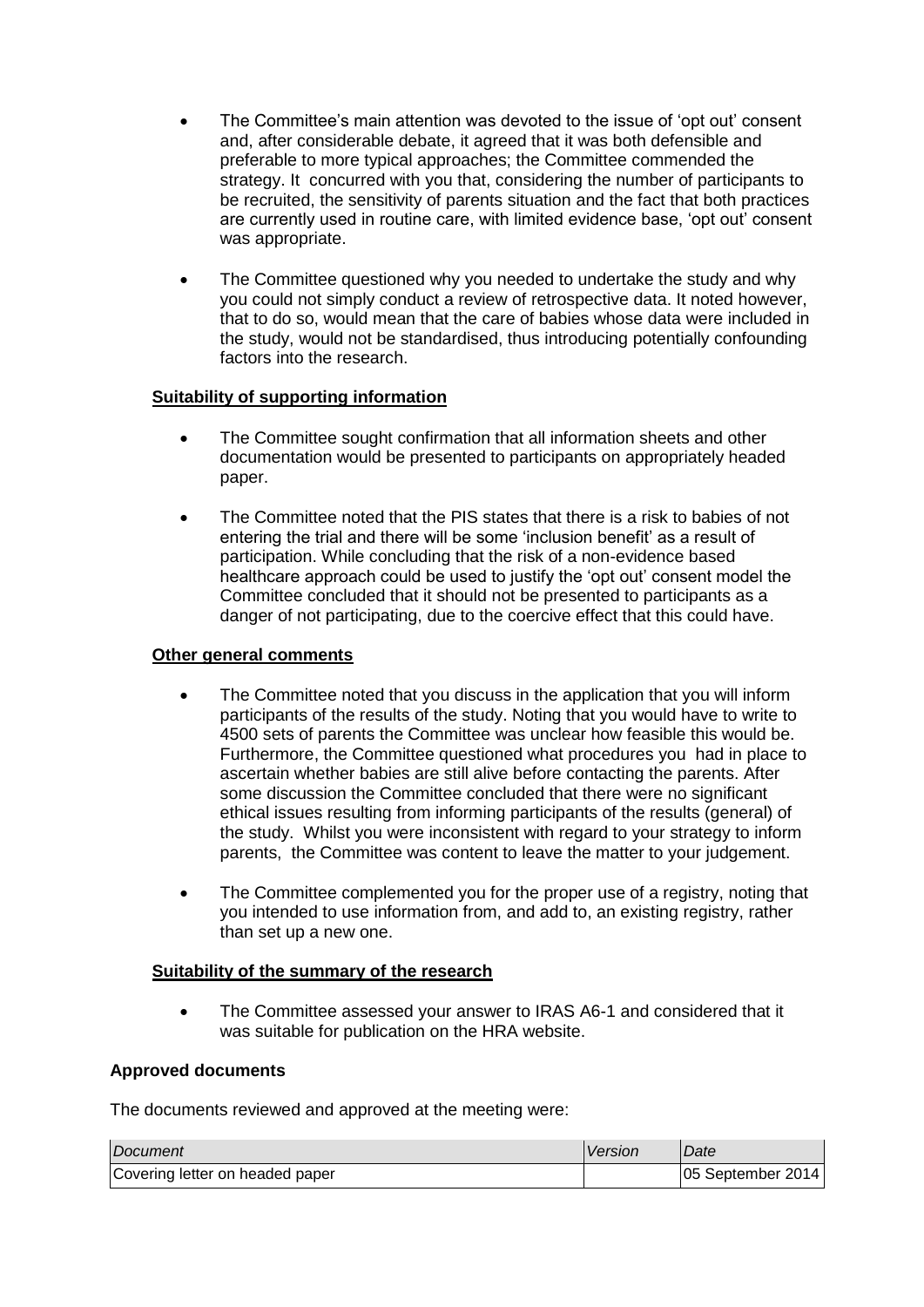| Evidence of Sponsor insurance or indemnity (non NHS Sponsors<br>only) | 05 September 2014 |
|-----------------------------------------------------------------------|-------------------|
| Letter from sponsor                                                   | 05 September 2014 |
| Participant information sheet (PIS)                                   | 02 September 2014 |
| REC Application Form [REC_Form_10092014]                              | 10 September 2014 |
| Research protocol or project proposal                                 | 11 August 2014    |
| Summary CV for Chief Investigator (CI)                                | 05 September 2014 |

# **Membership of the Committee**

The members of the Ethics Committee who were present at the meeting are listed on the attached sheet.

# **After ethical review**

### Reporting requirements

The attached document "After ethical review – guidance for researchers" gives detailed guidance on reporting requirements for studies with a favourable opinion, including:

- Notifying substantial amendments
- Adding new sites and investigators
- Notification of serious breaches of the protocol
- Progress and safety reports
- Notifying the end of the study

The HRA website also provides guidance on these topics, which is updated in the light of changes in reporting requirements or procedures.

#### **User Feedback**

The Health Research Authority is continually striving to provide a high quality service to all applicants and sponsors. You are invited to give your view of the service you have received and the application procedure. If you wish to make your views known please use the feedback form available on the HRA website: http://www.hra.nhs.uk/about-thehra/governance/quality-assurance/

# **HRA Training**

We are pleased to welcome researchers and R&D staff at our training days – see details at http://www.hra.nhs.uk/hra-training/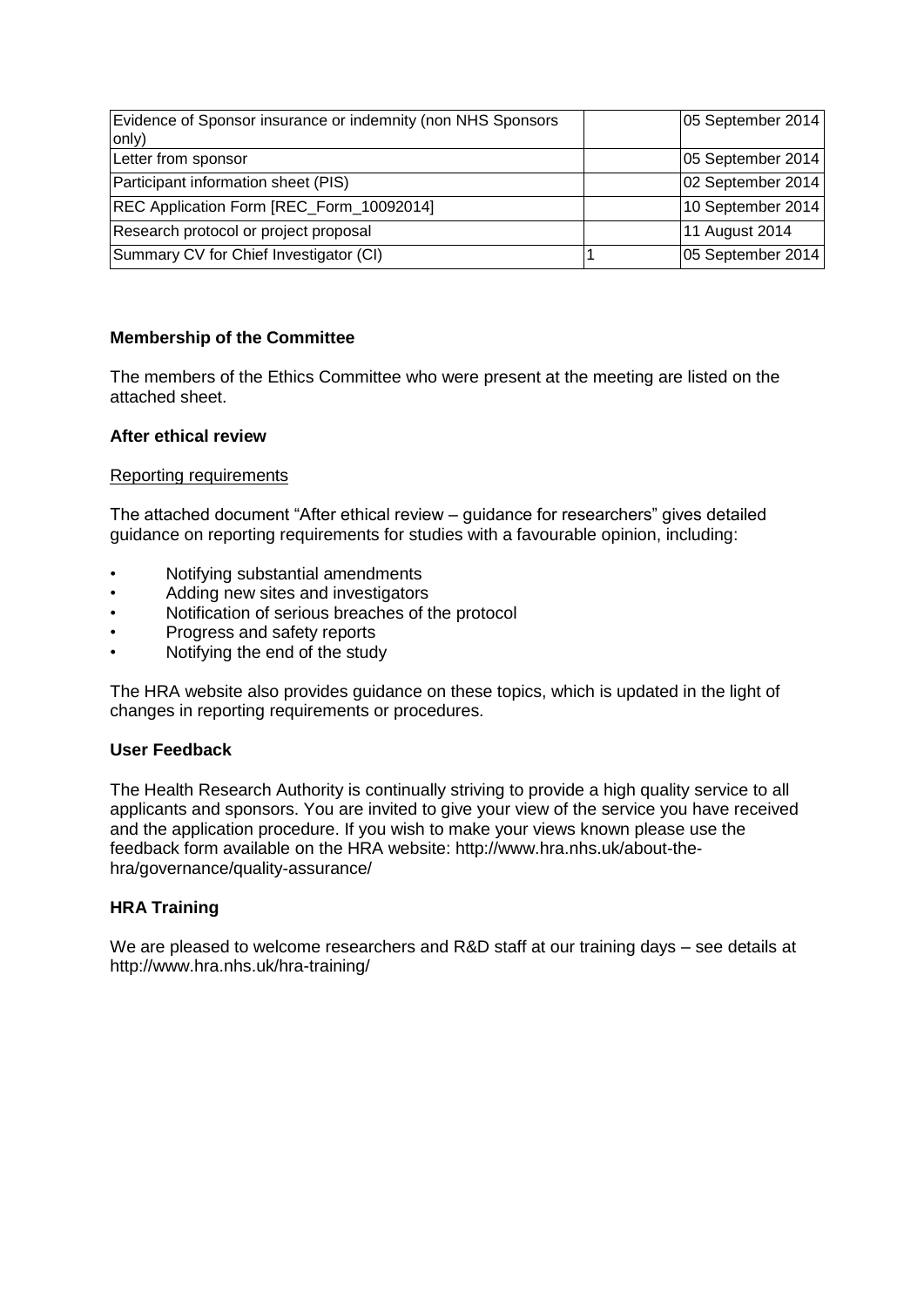# **Please quote this number on all correspondence**

With the Committee's best wishes for the success of this project.

Yours sincerely,

| <b>Chair</b> |                                                                                                                      |
|--------------|----------------------------------------------------------------------------------------------------------------------|
| E-mail:      |                                                                                                                      |
| Enclosures:  | List of names and professions of members who were present at the<br>meeting and those who submitted written comments |
|              | After ethical review – guidance for researchers                                                                      |
| Copy to:     | Chelsea and Westminster NHS Foundation Trust                                                                         |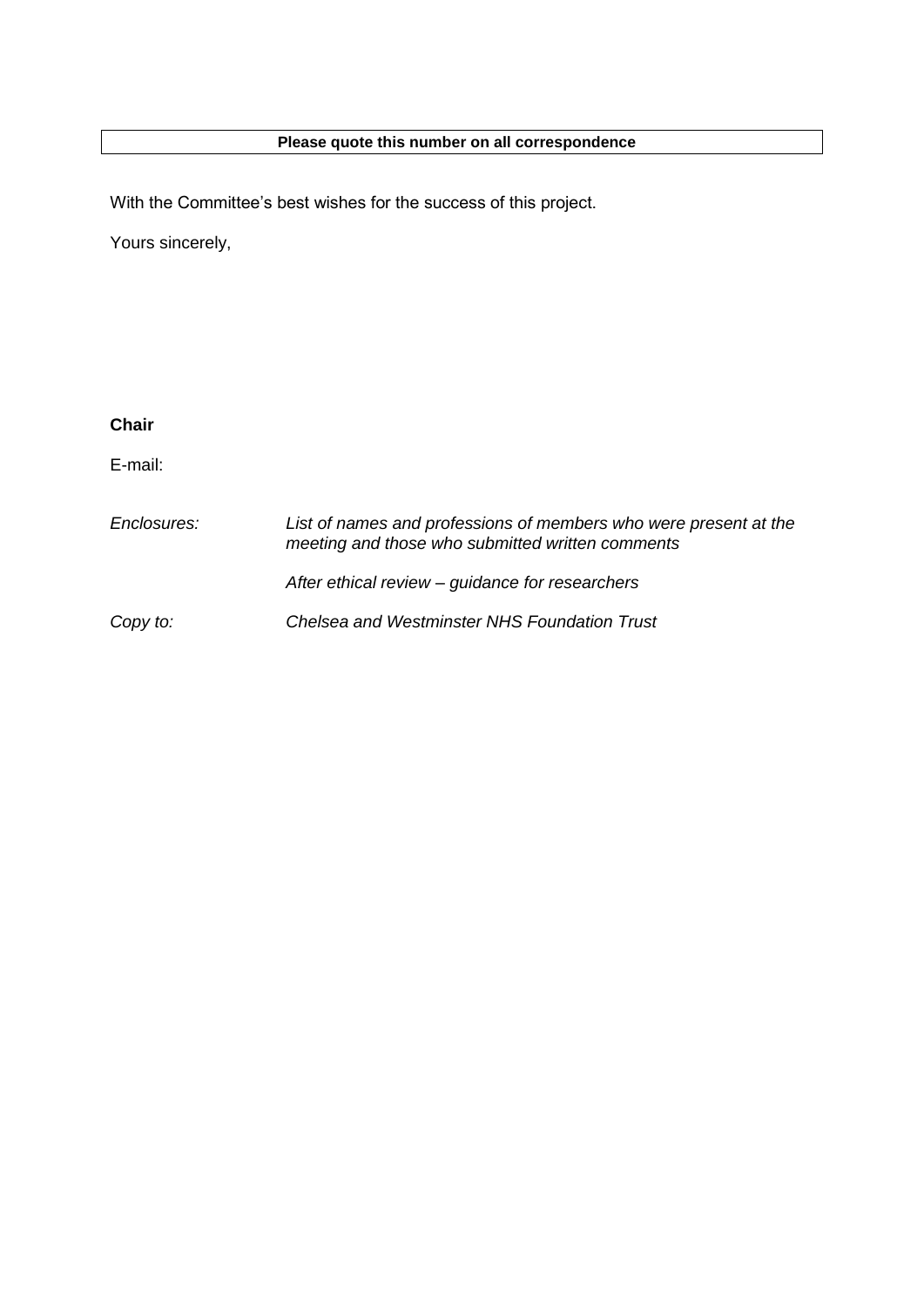# **NRES Committee South Central - Berkshire**

# **Attendance at Committee meeting on 18 November 2014**

# **Committee Members:**

| <b>Name</b> | Profession                                                                                               | Present | <b>Notes</b> |
|-------------|----------------------------------------------------------------------------------------------------------|---------|--------------|
|             | <b>Social Scientist</b>                                                                                  | Yes     |              |
|             | Pharmaceutical<br>Consultant                                                                             | Yes     |              |
|             | Retired Midwife and<br><b>Clinical Governance</b><br>Manager                                             | Yes     |              |
|             | R&D Research Co-<br>ordinator                                                                            | Yes     |              |
|             | <b>Retired Corporate</b><br>Lawyer                                                                       | Yes     |              |
|             | <b>Director</b>                                                                                          | Yes     |              |
|             | <b>Aviation Safety</b><br>Consultant                                                                     | Yes     |              |
|             | <b>Consultant Paediatrician</b>                                                                          | Yes     |              |
|             | Co-ordinator for QA in<br>Research                                                                       | Yes     |              |
|             | Head of the School of<br><b>Health and Social Care</b>                                                   | Yes     |              |
|             | Lead Pharmacist for<br>Elderly Care, Neuro-<br>rehabilitation,<br>Dermatology and Clinical<br>Governance | Yes     |              |
|             | <b>Medical Director</b>                                                                                  | Yes     |              |
|             | Senior Research Support Yes<br>Associate                                                                 |         |              |

# **Also in attendance:**

| Name | Position (or reason for attending) |  |
|------|------------------------------------|--|
|      | REC Manager                        |  |
|      | Observer                           |  |
|      | Observer                           |  |
|      | Observer                           |  |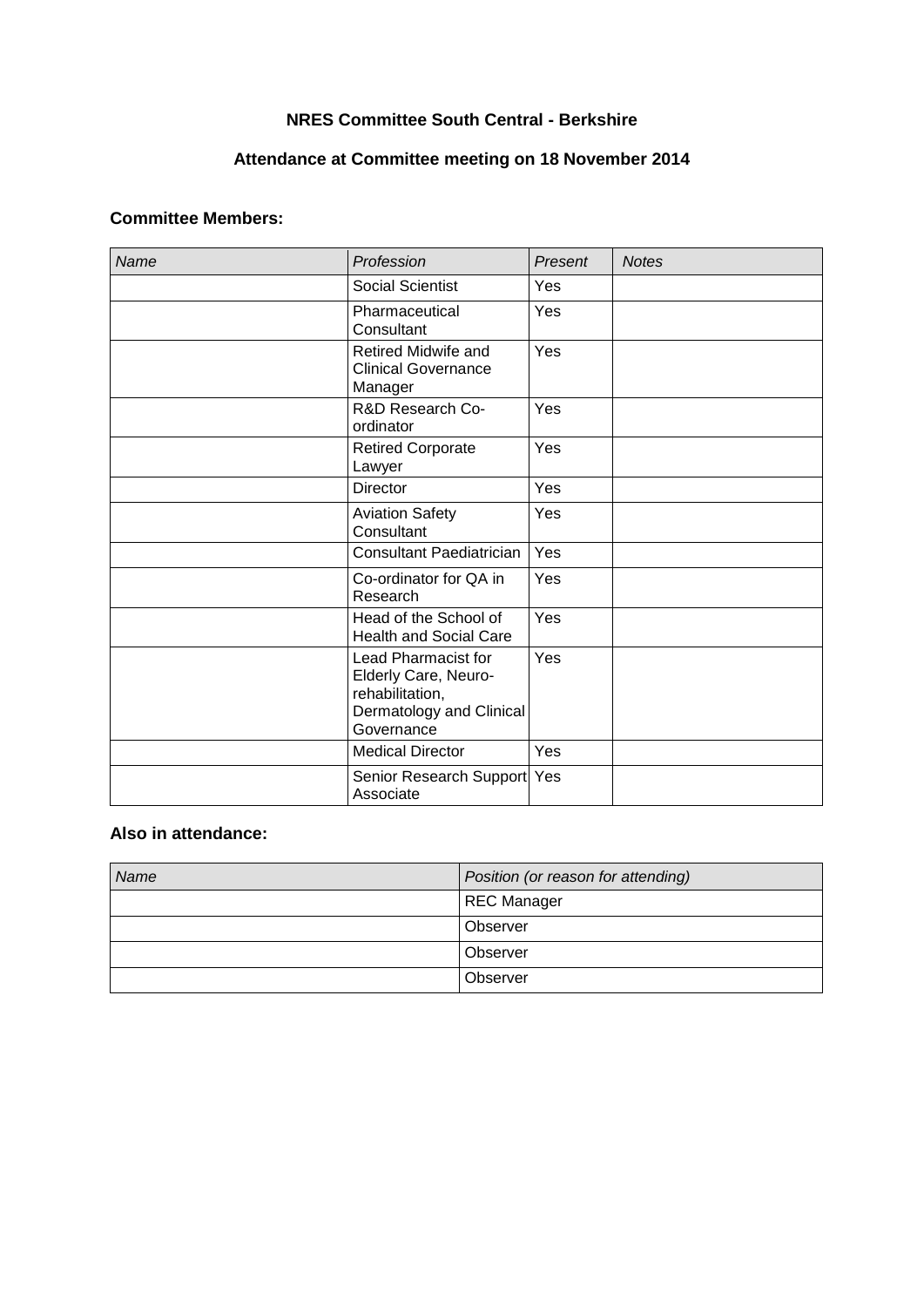# **Imperial College** London

Section of Neonatal Medicine Imperial College London

4th Floor, Lift Bank D Chelsea and Westminster Hospital 369 Fulham Road London, SW10 9NH Tel: +44 (0)203 3153519 Fax: +44 (0)203 3157998

christopher.gale@imperial.ac.uk

12th January 2015 **Dr Christopher Gale** MBBS MSc PhD MRCPCH

Dear,

**Study title: The WHEAT trial: With Holding Enteral feeding Around packed red cell Transfusions in preterm neonates, a multicentre, superiority, randomised registry trial** 

# **REC reference: Protocol number: IRAS project ID:**

Thank you for taking the time to review the WHEAT trial, please find attached the revised trial documents reflecting the conditions for the favourable opinion.

# Application

1. Please amend the IRAS form (A 61) and study protocol, if necessary, to refer to greater, or less than, or equal to, the  $10<sub>th</sub>$  centile, in order to include this group in the study analysis.

• The IRAS form (A61) and the protocol (page 15) have been modified to read: "Birth weight centile for gestational age:  $\geq 10^{th}$  centile OR < 10<sup>th</sup> centile" in order to include the 10th centile group.

# PIS

2. In the section 'Are there any benefits for my baby' please delete the third sentence starting 'This non-evidence based approach …'

• This has been deleted.

3. Please amend the section 'Are there any risks for my baby' to state 'There are minimal risks for your baby from taking part equivalent to those in the use of a standard care approach'.

• This has been amended.

4. Please amend the section 'Why has my baby been chosen' to begin 'Your baby has been chosen because …'

• This has been amended.

5. Please amend the section 'Who has reviewed WHEAT' to state '… and the Berkshire Research Ethics Committee …'. Please then delete the last sentence of this section.

• This has been amended.

I hope these responses provide sufficient clarification, please do not hesitate to contact us if you require any further information.

Documents attached: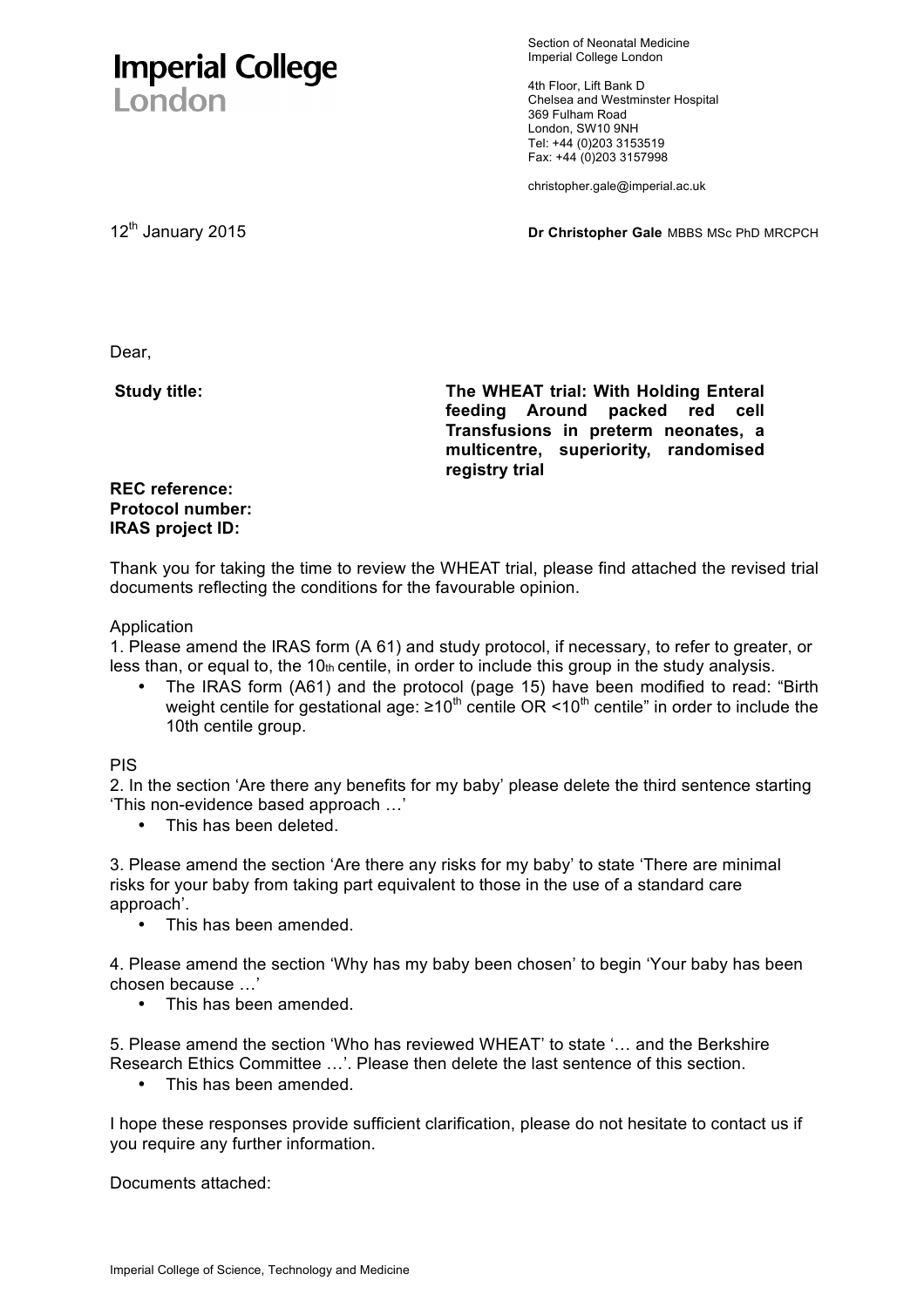| Document                             | Version | Date            |
|--------------------------------------|---------|-----------------|
| <b>Participant Information Sheet</b> |         | 12 January 2015 |
| <b>Protocol</b>                      |         | 12 January 2015 |
| <b>IRAS Form</b>                     |         | 12 January 2015 |

.

Yours Sincerely,

Dr Chris Gale NIHR Clinical Lecturer in Paediatrics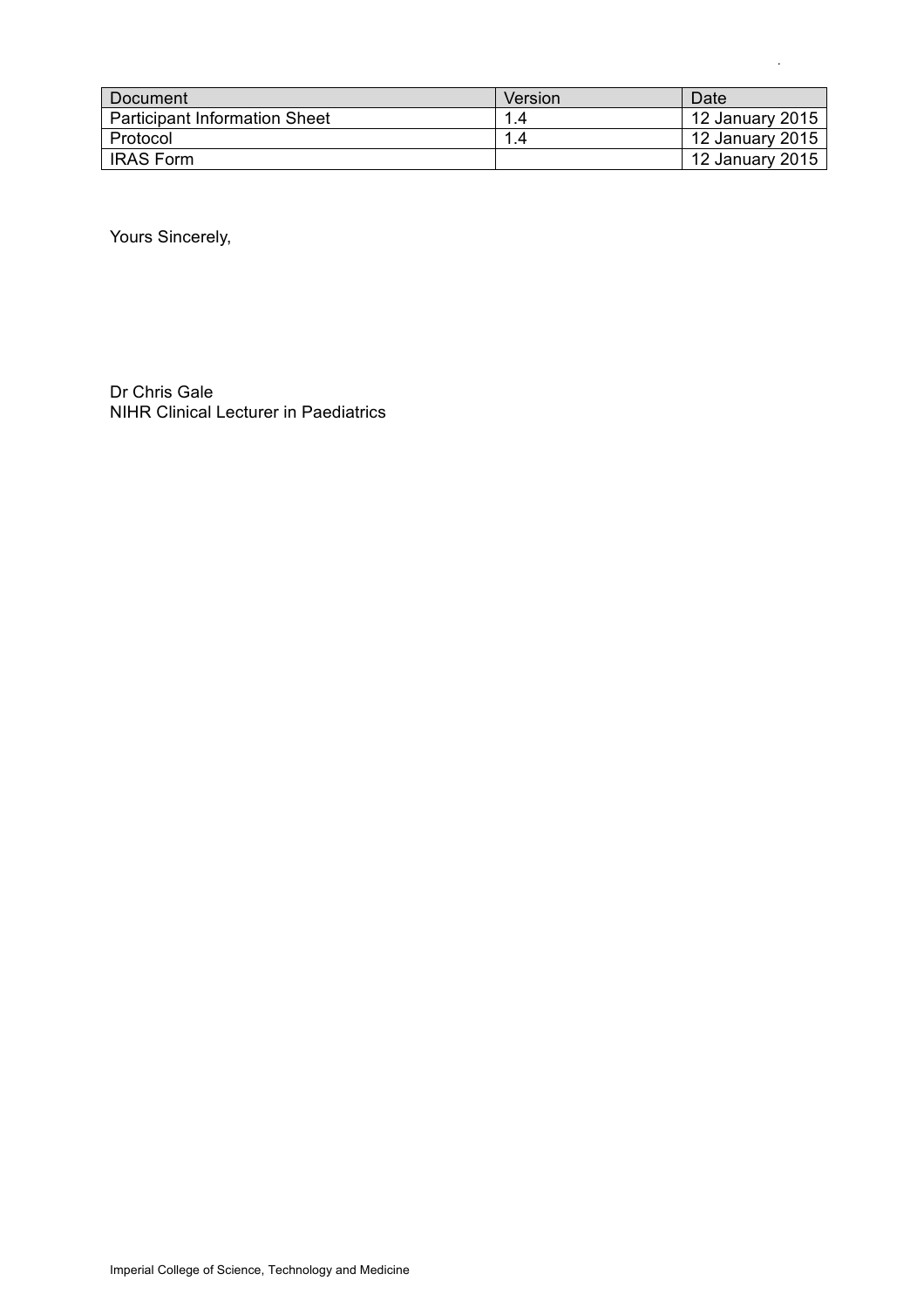# **Health Research Authority**

15 January 2015

Dr Chris Gale NIHR Clinical Lecturer Imperial College London Section of Academic Neonatal Medicine, Imperial College London, Chelsea and Westminster Campus, 369 Fulham Road, London SW10 9NH

Dear Dr Gale,

**Study title:**

# **The WHEAT trial: WithHolding Enteral feeding Around packed red cell Transfusions in preterm neonates, a multicentre, superiority, randomised registry trial**

### **REC reference: Protocol number: IRAS project ID:**

Thank you for your letter of 12 January 2015. I can confirm the REC has received the documents listed below and that these comply with the approval conditions detailed in our letter dated 01 December 2014

# **Documents received**

The documents received were as follows:

| Document                            | Version | l Date          |
|-------------------------------------|---------|-----------------|
| <b>Other [Response Letter]</b>      |         | 12 January 2015 |
| <b>Other [Updated PIS]</b>          | 1.4     | 12 January 2015 |
| <b>Other [Supporting Reference]</b> |         | 12 January 2015 |
| <b>Other [Amended Protocol]</b>     | 1.4     | 12 January 2015 |

# **Approved documents**

The final list of approved documentation for the study is therefore as follows:

| Document                        | Version | Date              |
|---------------------------------|---------|-------------------|
| Covering letter on headed paper |         | 05 September 2014 |